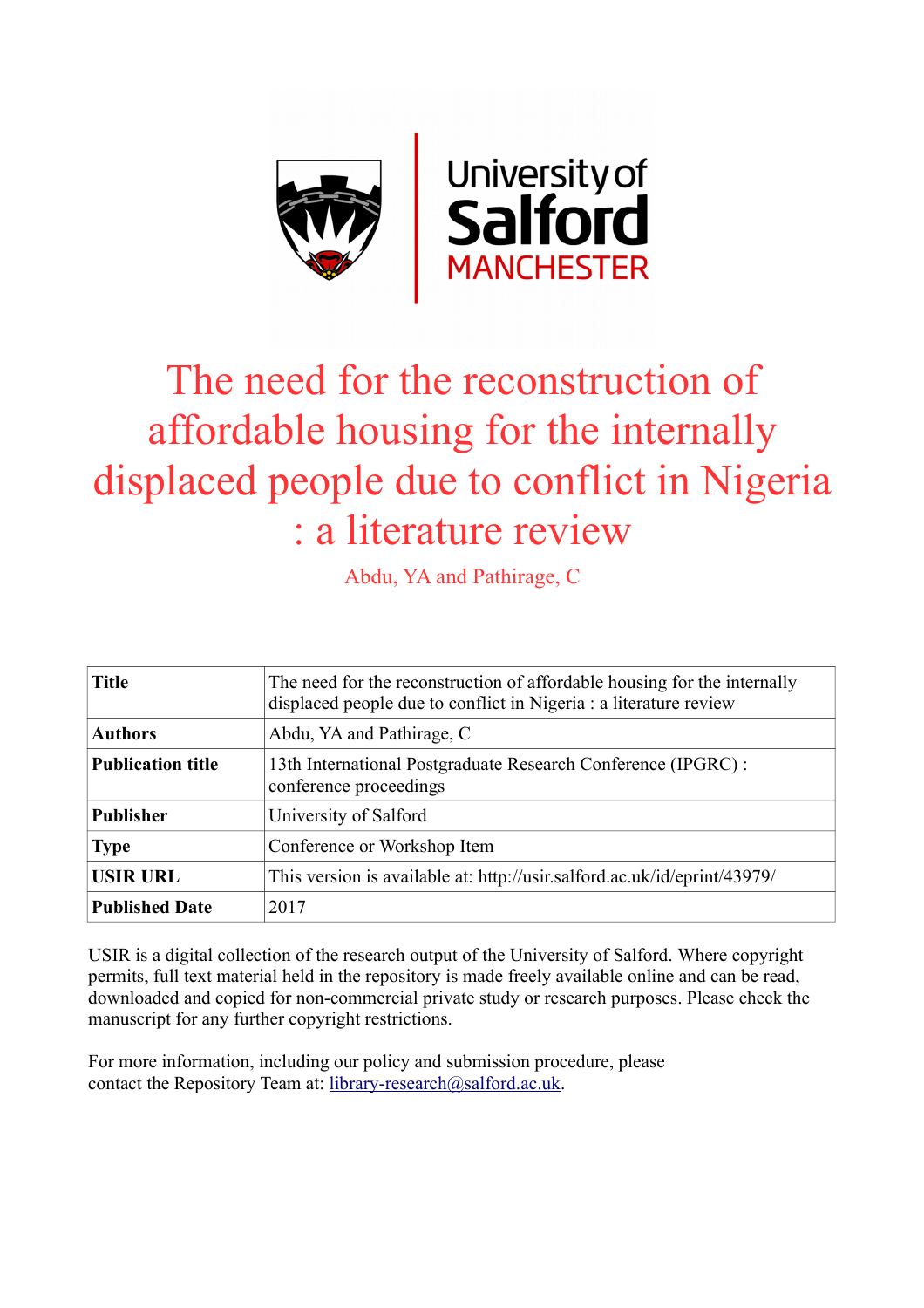## **THE NEED FOR THE RECONSTRUCTION OF AFFORDABLE HOUSING FOR THE INTERNALLY DISPLACED PEOPLE DUE TO CONFLICT IN NIGERIA: A LITERATURE REVIEW**

#### **Y.A. Abdu and C.P.Pathirage**

*School of the Built Environment, University of Salford, Salford, M5 4WT, UK* Email: [y.a.abdu@edu.salford.ac.uk](mailto:y.a.abdu@edu.salford.ac.uk)

Abstract: Over the years, Nigeria has witnessed its share of conflicts as a result of tribal, political and religious differences. All these conflicts become pale in comparison to the destruction caused by Boko Haram Islamic extremist group. As a result of several attacks carried out by the group, more than five million people have been displaced. Internally displaced people are group of people who lost their shelter and livelihood due to conflict. The internally displaced people in Nigeria are faced with different problems ranging from lack of clean water, food, medicine, clothes among others, but the biggest challenge these people are facing presently is lack of housing. The aim of this paper is to examine the need for the provision of affordable housing to the internally displaced people in Maiduguri, Nigeria. The critical literature review on the need for the provision of affordable housing to the internally displaced people shows that one million houses belonging to the IDPs have been destroyed by the Boko Haran terrorist in Borno State, Nigeria. The vast majority of IDPs are presently domiciled in makeshift camps spread across the country. Most of these camps are breeding grounds for inhumane and undignified conditions which in turn give rise to a multitude of appalling factors ranging from lack of the bare social amenities needed to survive to rape and death from exposure and malnutrition. Lack of adequate housing has exposed the IDPs especially women and children to all sorts of environmental and manmade dangers. Provision of housing to this group of people will play a significant role in their rehabilitation by improving their living condition.

**Keywords**: Affordable Housing, Boko Haram, Conflict, Internally displaced people, Postconflict reconstruction.

#### **1. INTRODUCTION**

The danger attach to violent conflict, terrorism and war at different levels ranging from intraindividual violent conflict self-harming to general inter-group violent conflict in the process of capturing political, economic or social power is consider by World Health Organisation as the greatest challenge ever the entire world will face in this era (Senevirantne et al, 2014). Post-conflict reconstruction is like any other concept, there is no single acceptable definition regarding post-conflict reconstruction. Post-conflict reconstruction is an activity carried out by the government in collaboration with non-governmental organisations, stakeholders, civil societies after a natural or manmade disaster to rebuild the damage areas for achieving sustainable peace and development (Hongguang and Zhengai, 2015). Post-conflict reconstruction also includes some aspects such as social and economic development, security, political leadership, gender, and justice. The intensity of the consequences of violent conflict can be noticed based on some statistical analysis.

According to Secretariat (2015) 191 million people have died as a result of political conflict and war in the  $20<sup>th</sup>$  century, and at the end of the century additional 4 million people lost their lives due to armed conflict. However, after the Second World War, over 189 violent conflicts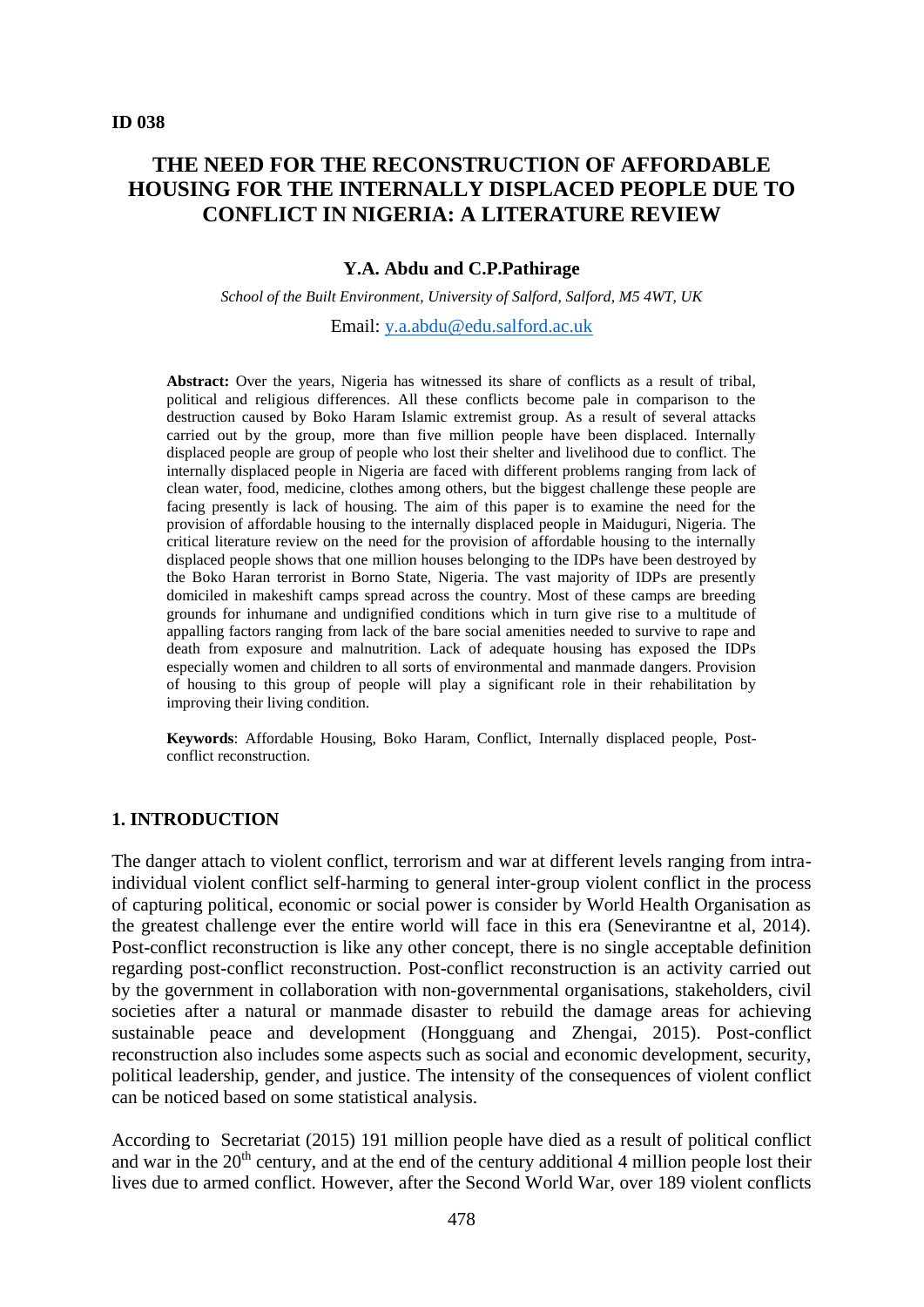took place and presently every part of the world has experienced or is witnessing violent conflicts or armed conflicts. In 2008, 28 conflicts took place in 24 different countries around the world, and it is estimated that more than 1000 people will be dying each year because of conflict. This analysis did not include Africa and Asia being considered as the most violent affected regions with almost 80% out of the world armed conflicts.

In addition, the violent conflicts such as political conflict, terrorism, a war that took place across the world have left many governments with the task of rebuilding the post-conflict communities like Afghanistan, Iraq, Ivory Coast, and Nigeria. Recently post-conflict reconstruction has developed and become an important approach with a special history (Amaratunga et al, 2010). The objective of post-conflict reconstruction go beyond providing humanitarian aid and include achieving international stability, regional agenda, security and building a sustainable democracy. The aim of this paper is to examine the need for the reconstruction of affordable housing for the internally displaced people due to conflict in Nigeria. A critical literature review was conducted to explain the need for the reconstruction of affordable houses for the internally displaced people due to conflict in Nigeria. The paper is set out as follows. The paper discusses the concept of post-conflict reconstruction, disaster and its management, affordable housing in general, nature of the Boko Haram conflict, impact of the conflict on housing demand in Nigeria and the need for the reconstruction of affordable housing for the internally displaced people due to conflict in Nigeria.

### **2. DISASTERS AND ITS MANAGEMENT**

The natural and manmade disaster has caused a lot of damage to the entire world. The significant impact of the disaster on the built environment and societies have been noticed by the entire world in the past decade, due to the increase in the destruction of human, built and natural environment. According to Forcael et al. (2014) there are about 373 natural disasters that took place which caused the death of 296,000 people and directly or indirectly affected 208 million others and believe to have cost 110 million dollars. The concept of disaster has been defined in different ways by different authors and disaster management practitioners. Smith et al. (2014) defined disaster as a social phenomenon that occurs unexpected and societies suffer a lot due to the level of destruction of lives and properties. In a situation where hazard turns to active reality and cause damage to the human and natural environment, that automatically becomes a disaster. Amaratunga et al. (2011) argued that, though the origin and the causes of disasters vary, the impacts of disasters on communities remain the same which include loss of life, destruction of the economy, social institutions and livelihood among others. There are two types of disasters namely natural and manmade disasters and these disasters have caused a lot of damage to every part of the world.

Natural Disaster; this is a major disaster that occurs naturally which cause human and environmental destruction. A natural disaster can take different forms such as earthquake, flood, storms, volcanic eruption, tsunami and other geological disasters (Kruger et al, 2015). The nature of the consequences of the above-mentioned disasters depends on the resilience of the communities or their ability to recover from the damage caused by these disasters. The impact of different disasters on societies and the built environment is one of the major challenges global communities are facing presently.

Manmade Disaster; when talking about disaster it is necessary to also talk about human suffering; manmade disasters are quite different from natural disasters and these disasters can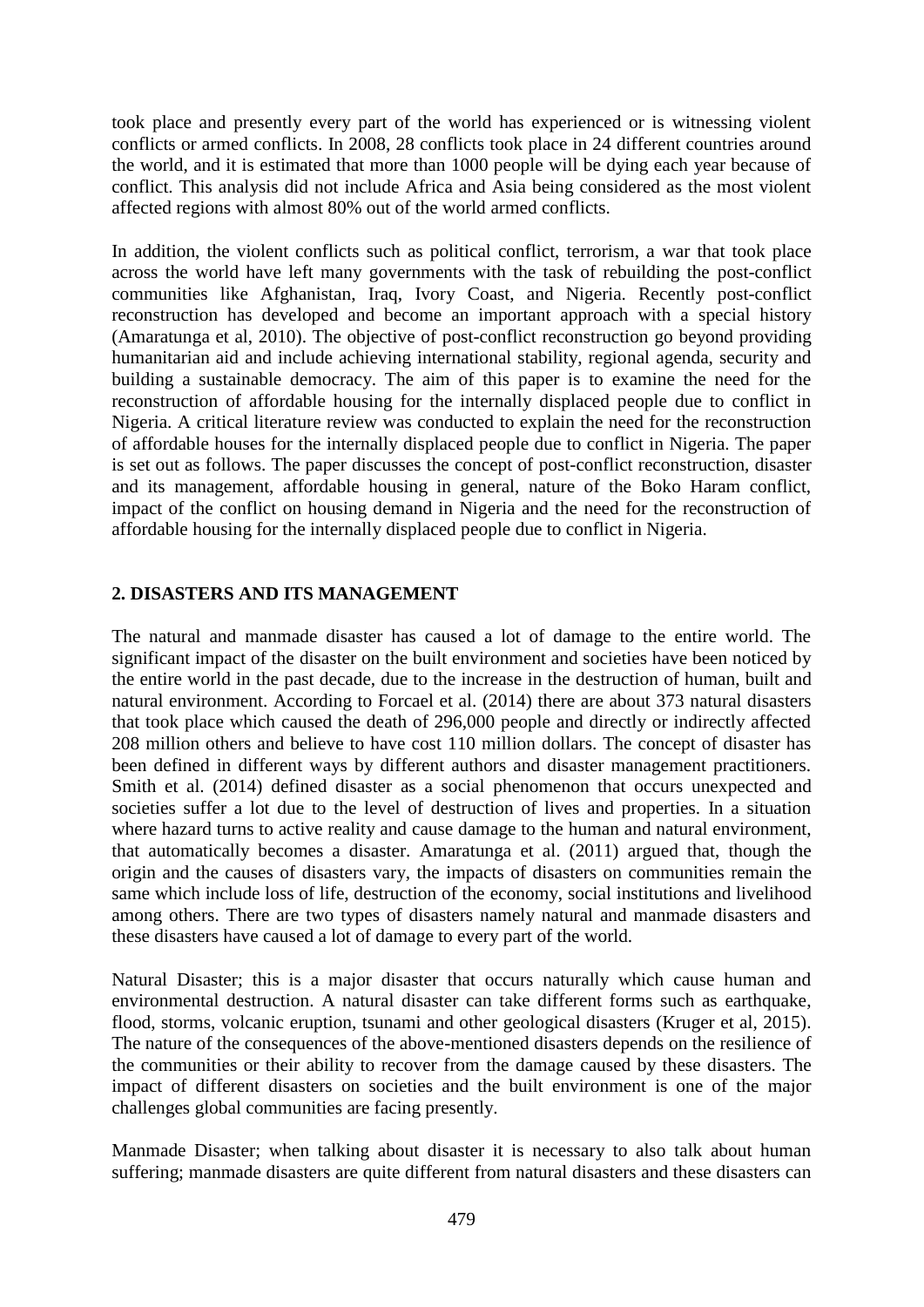come in different forms such as conflict, war, terrorism, diseases, geological disasters, financial crisis, unfavorable economic and social policies can also form an important part of the disaster. These disasters are responsible for causing a lot of suffering specifically among the vulnerable groups most especially women and children, poor and older people. The definition of disaster has continued to expand and presently it has included manmade disasters. The level of destruction caused by natural disaster across the world is so broad, but the impact of manmade disasters on societies and built environment is much broader. According to Secretariat (2015) millions of people were displaced recently from different locations out of 59 conflicts and it was estimated that over 1.4 million children were killed during the conflict.

Conflict can occur when there is a clash of political, social, economic interest between individuals, group or communities or because of religious differences. Crossman (2014) sees conflict as an irreconcilable discussion that takes place between individual, group or community in the process of pursuing some certain goals by preventing other community, groups or individuals from pursuing the same goals and achieving them. Bhavnani (2006) further explain that conflict is part of society and has significant influence over the evolution of society. However, Billon and Waizenegger (2007) adds that conflict is part of society and it causes societal disorder and integration. Alexander (2013) argued that researches conducted within disaster management have concentrated more on areas such as disaster impact, disaster risk reduction, post-disaster recovery, and reconstruction instead of focusing on the consequences emanating from manmade disaster.

There are different phases through which disaster can be managed or control. Disaster management cycle is an important instrument mainly use for controlling disaster and its consequences. Caymaz et al. (2013) divide disaster management cycle into four different phases, which include preparedness, emergency response, relief, mitigation, recovery, and reconstruction. However, Smith et al. (2014) further divides disaster management into two different parts. Preparedness, Mitigation and risk assessment as pre-disaster protection and relief, rehabilitation and reconstruction as post-disaster recoveries. Therefore, in order to minimize the impact of the disaster and to be disaster resilient, there is a need to concentrate on all the disaster management activities. Pre-disaster protection encompasses different activities such as risk assessment, for example, identifying and understanding the degree at which the society are vulnerable to disaster. The preparedness stage reflects on how ready the society is to respond to disaster when it occurs in terms of short term and long term.

Post-disaster recovery involves different activities that are carried out in stages immediately after a disaster. The rescue operation will be the first activity; follow by the provision of relief materials to the victims such as food, medicine, water and other means of livelihood to avoid further threat to the life of the victims. The next activity is the rehabilitation which commences normally in a few days after the rescue operation to bring normalcy within the community affected (Smith, 2013), and the extent of the rehabilitation will depends on the impact of the disaster. The final activity will be the reconstruction project; this is a long-term activity which is carried out by the government in collaboration with donor agencies to rebuild the structures affected by the disaster. Reconstruction is a process of rebuilding the area damaged by the natural or manmade disaster to achieve sustainable peace and development. Figure 1 shows disaster management cycle by Kawata (2001).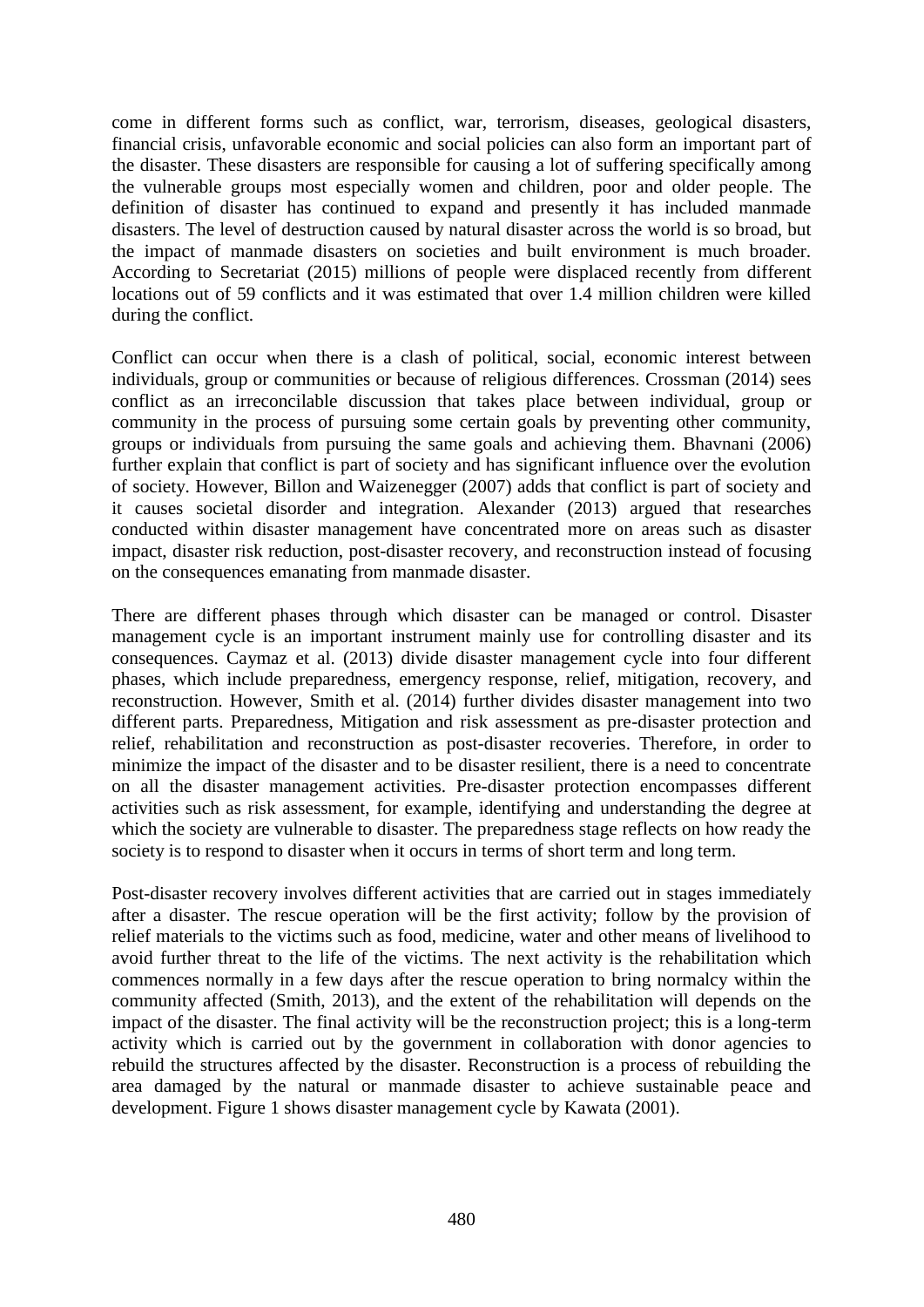

*Figure 1: Disaster management cycle (Source: Kawata, 2001)*

According to Lin et al. (2007) providing humanitarian assistance or intervention during or after a disaster and providing means of livelihood is part of the relief activities. The most significant aspect of relief activities is the provision of temporary camps until when affordable housing is provided for the displaced people (Lloyd-Jones and Kalra, 2010). Reconstruction of housing for the victims of natural or manmade disaster is one of the most important aspects of post-disaster reconstruction (Pheng and Chuan, 2006). This paper focused on the need for the reconstruction of affordable housing for the internally displaced people due to conflict in Nigeria.

### **2.1 Post-Conflict Reconstruction**

Post-conflict reconstruction play significant role towards moving away from a conflict situation to a peace situation within the affected community through rebuilding the socioeconomic activities of the affected community. Considering the nature of the violent conflict, the end of hostilities does not in any way indicate the actual transition is achieved, but it does signify a significant point in this regard. Post-conflict reconstruction does not only mean reconstruction of the affected physical infrastructure or rebuilding the stable socioeconomic activities that exist before the conflict (Hongguang and Zhengai, 2015). Conflict if last for so long has the potential of transforming society and for the society affected to return to its normal state may take time. What is important is the reconstruction of enabling an environment for a healthy, functioning peaceful society. The role played by nongovernmental organisations including World Bank is to support the process, but not to implement it. After the Second World War, an international organisation such as United Nations, World Bank, International Monetary Fund and Non-governmental organisations have played a significant role by providing a lot of resources for post-conflict reconstruction (Yilmaz, 2009). The post-war reconstruction of Germany and Japan set an example of the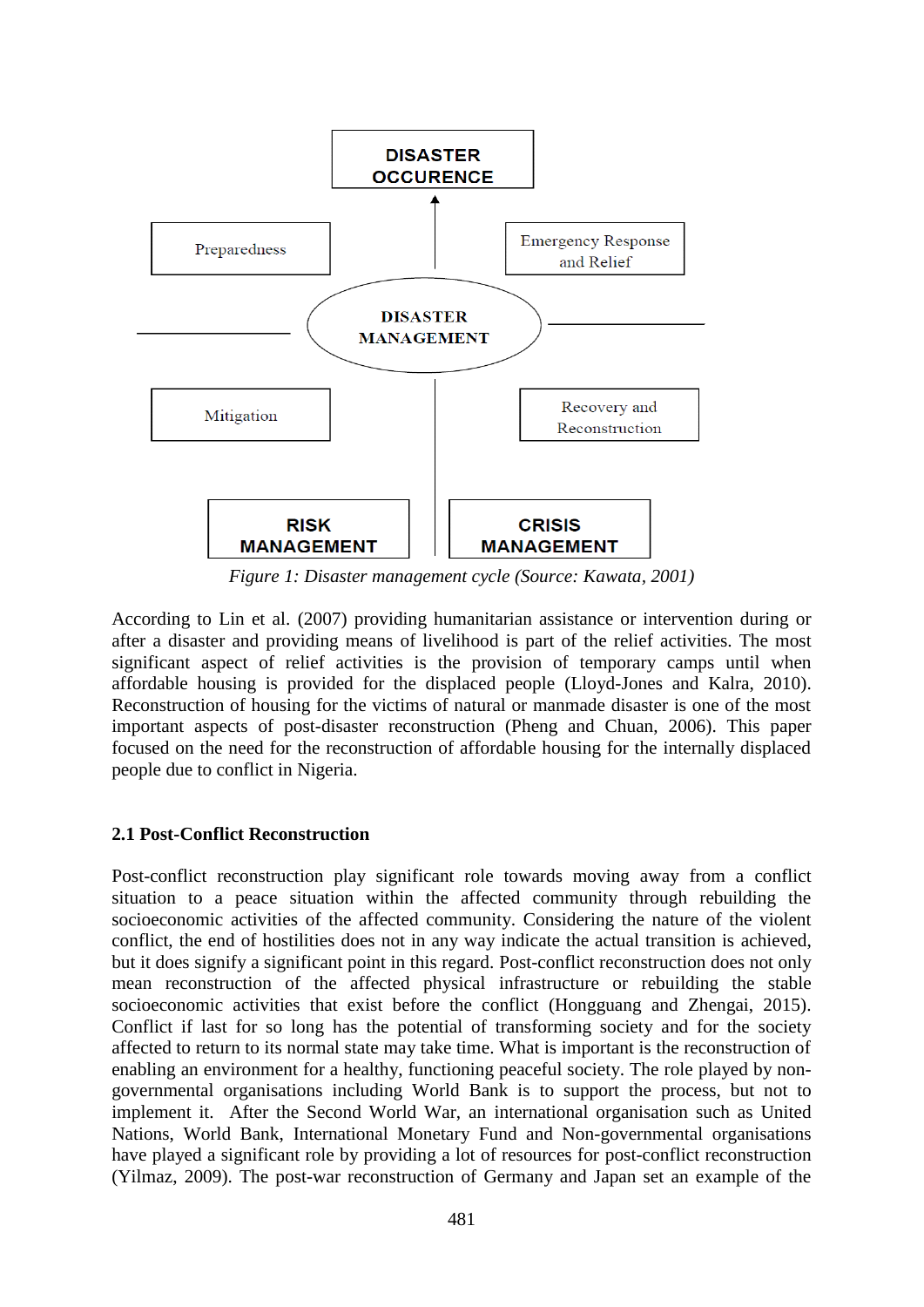importance of post-conflict reconstruction and nation-building in some countries like Elsalvador (1991), Cambodia (1993) and Gaza in (2009). Recently post-conflict reconstruction has developed and become an outstanding approach with a special history. The objectives of post-conflict reconstruction have gone beyond providing humanitarian aid and comprise the introduction of regional agenda, international stability, security and democracy building.

The literature reviewed in the past on post-conflict reconstruction and nation building has resulted to some conclusions. The first conclusion is that there is a lack of enough theory on post-conflict reconstruction. Certainly, the post-conflict reconstruction carried out in Iraq in the last few years, and the assessment conducted by the Inspector General of the Reconstruction (SIGIR) which was titled the Hard Lessons concludes that post-conflict reconstruction is a difficult project. In the past United States was found in post-conflict reconstruction efforts which the country did not expect (Kamps et al, 2009). The assessment also traced the existence of post-conflict reconstruction gap or gaps between the number of post-conflict reconstruction projects to be carried out and the number of projects that were successfully completed.

## **3. AFFORDABLE HOUSING**

The concept of affordable housing is multi-dimensional and complex but can be generally defined in economic terms. Asfour (2017) sees housing as one of the basic needs of every human being and having access to quality and affordable housing play a crucial role in individual lives. Housing has a great impact on the socio-economic advancement of a country as well as contributes to the growth, stability and health conditions of a society, which can lead to the development of a society. However, (Woo and Mangin, 2009) defined affordable housing as a house that a certain family can acquire within a long period without pressure, which sometimes can take up to 25 to 30 years. (Gopalan and Venkataraman, 2015) further explained that the period can be determined by the family purchasing power and the financial assistance or support the family might receive in the process as loans, subsidies or credits.

The issue of affordable housing is a global phenomenon as many governments around the world have made efforts and still making effort to tackle the challenges of providing adequate, affordable and quality housing to their citizens in the last few decades. Housing is among the major components for sustainable growth and development of a society (Nubi and Oyalowo, 2010). However, (Keiner, 2005) further explain sustainable development from a general perspective and classified it into three interactive concepts which include social, economic and the environment.

### **4. METHODOLOGY**

Research methodology is an organised way or framework through which a research is carried out (Remenyi and Williams, 1998). It also explained the best approach to a problem that can be put into practice during the process of conducting a research. The aim of this paper is to examine the need for the reconstruction of affordable housing for the internally displaced people in Maiduguri due to Boko Haram conflict in Nigeria. This paper is purely based on literature review, which includes journals, previous research, articles and other theories related to the area of the study. The literature will be the only source of data gathering in this research and discuss what the researcher gathered from the literature. However, different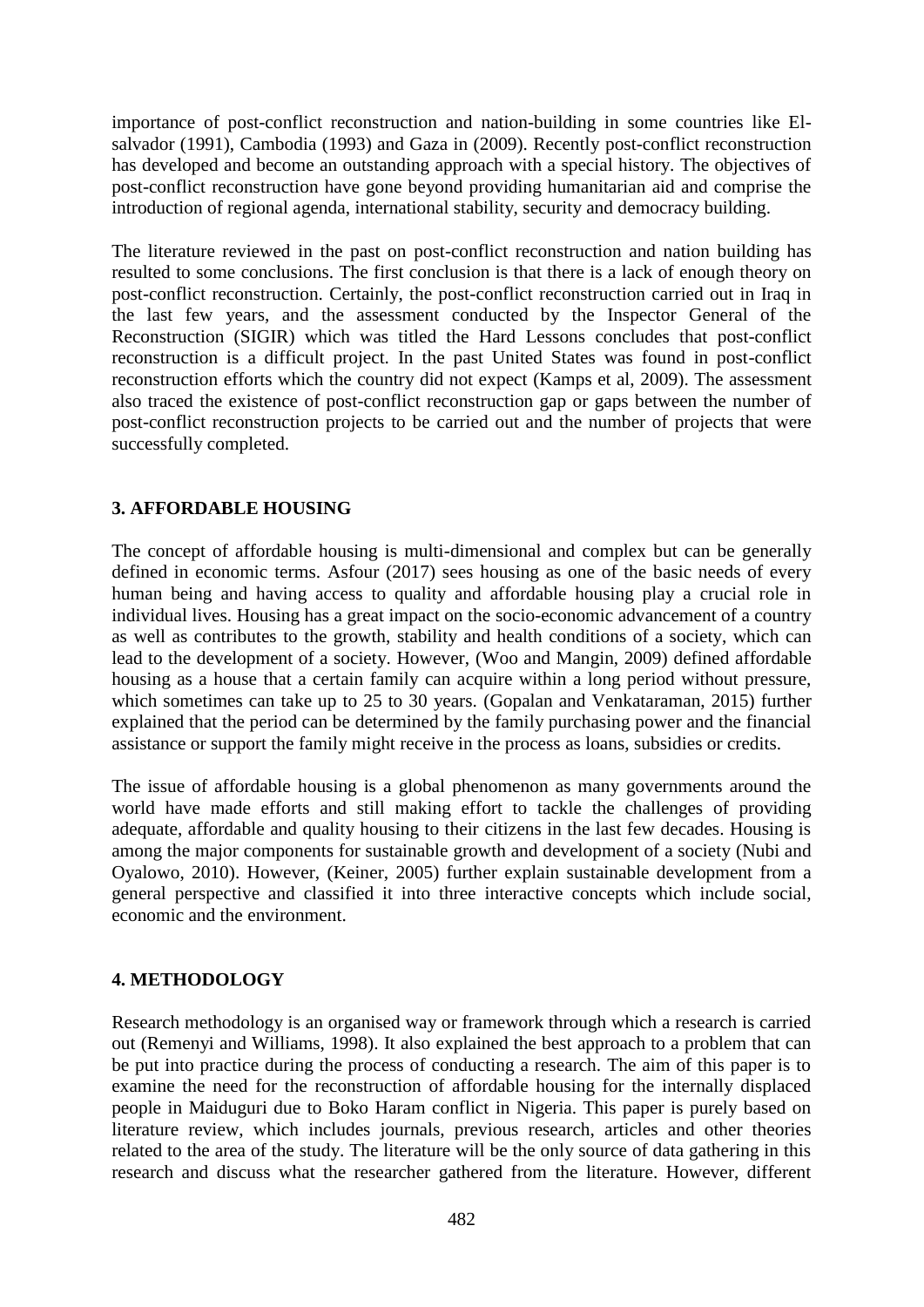studies were reviewed and critically analysed. The aim is to examine the effect of the Boko Haram conflict on the housing demand in Nigeria to identify and understand the need for the reconstruction of affordable housing for the internally displaced people in Maiduguri due to Boko Haram conflict in Nigeria. Therefore, the researcher reviewed the nature of the conflict, the effect of the conflict on housing demand in Nigeria and the need for the reconstruction of affordable housing for the internally displaced people in Maiduguri due to Boko Haram conflict in Nigeria.

## **5. NATURE OF THE BOKO HARAM CONFLICT IN NIGERIA**

Nigeria is divided into three regions the Northern region which is predominantly Hausas practicing Islam, the western region which is predominantly Yoruba's with majority practicing Christianity (Bliesemann, 2014) and few practicing Islam while the Southern region is predominantly Igbos and other tribes practicing Christianity. Northern Nigeria is made up of 19 states out of 36 states in Nigeria. Northern Nigeria is the original home of the Boko Haram terrorist and home to over 120 million northerners with 95% all Muslims. (Adesoji, 2010) believe the issue of radical Islamism is not a new phenomenon in the northern Nigeria considering the violent crisis that took place between Islamic group called Maitatsine and Nigerian police force in Kano in 1980 and Maiduguri in 1982. In 2002 an Islamic group called Boko Haram emerged in the North-Eastern part of Nigeria.

The word Boko Haram is a combination of words derived from Hausa Word Book, which means (Book), and Haram is an Arabic word, which means impermissible (Forbidden). Combined Boko Haram means Western education is forbidden. Mohammed Yusuf formed Boko Haram in 2002 with aim of practicing Islamic teachings and later the group try to influence Borno state government to introduce Islamic legal system (sharia) in Borno State (El-Bushra et al, 2014). Yusuf builds a big Islamic center in Maiduguri that comprises Mosque and Quranic School where a lot of the poor Muslim families across the North and neighboring countries of Chad and Cameroon enrolled their children to learn Arabic.

The group succeeded in recruiting more than 270,000 members across Nigeria, Chad, and Cameroon. The members of the group are retired Bankers, University lecturers, Politicians, Unemployed graduates, Migrants and Drug addicts. In 2009, the mosque where the group observes their prayers was searched by the combined team of military and police, guns, ammunitions and other materials the group used in making explosives were recovered and seized by the security officers ( Agbiboa, 2013). However, as a result of the operation, the group mobilised their members and stage a violent attack against security agencies, which caused the deaths of many security officers and civilians. However, during the operation, the leader of the group Yusuf together with over 800 members was captured and killed by the police.

### **5.1 Impact of the Boko Haram Conflict on Housing in Nigeria**

The nature of the consequences caused by conflict is so enormous, but it all depends on how the communities affected react to the damage caused by the disaster. Lipsky (2007) believe people leave in conflict, which is not by mistake, but because of human nature, as people try to control one another. However, man overview could not end the search on why violent conflict occurs in the society. Therefore, the need to understand the causes of a conflict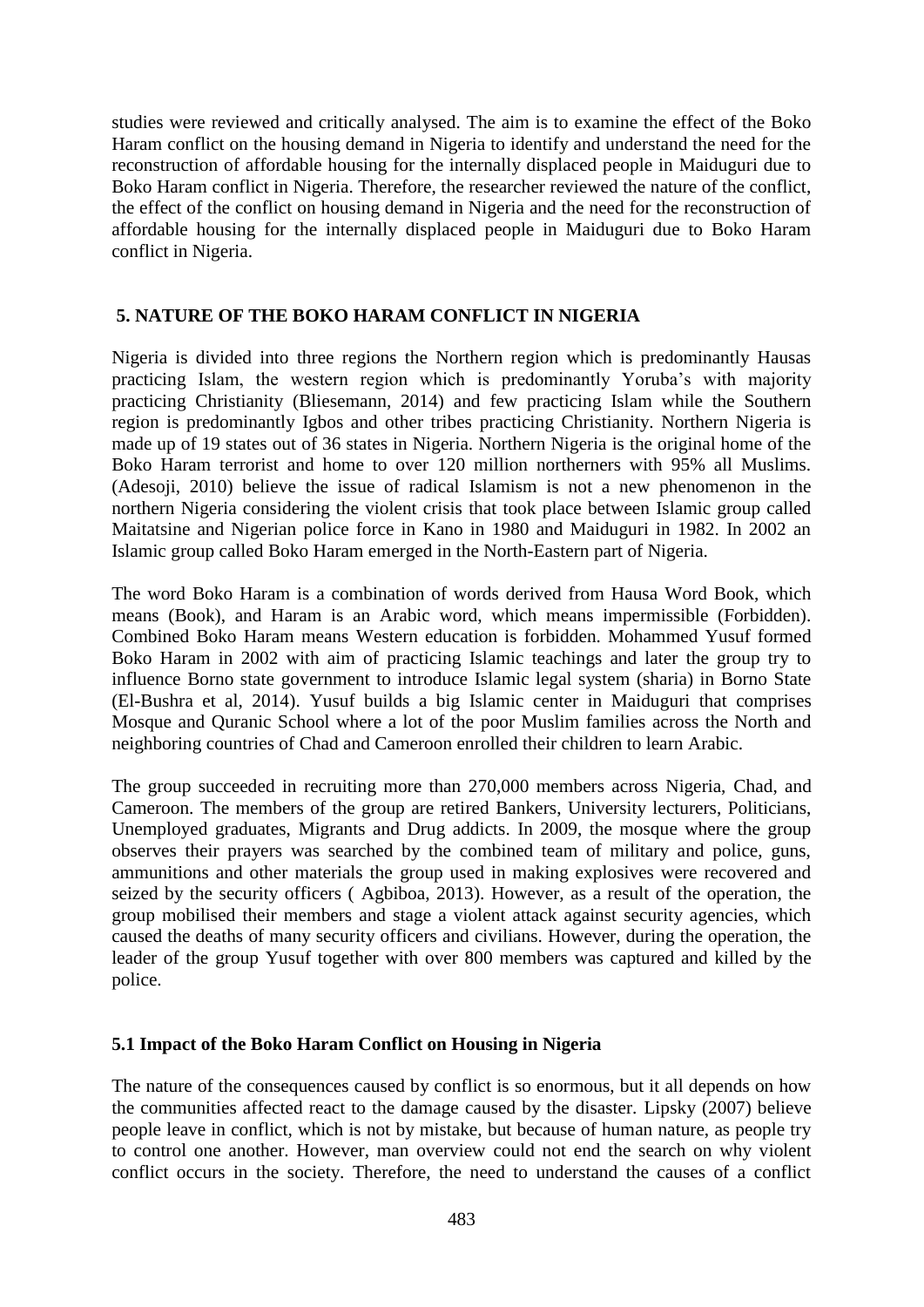became the basis for developing effective conflict management mechanism. In the past, Nigeria has experienced different violent conflicts caused by different religious groups, but the violent caused by the Boko Haram group is quite different (Ahokegh, 2012). For example, the violent conflict that erupted in Jos that caused the death of many people took place only in Plateau State and the Niger Delta conflict was within the creeks of Rivers State.

The group carried out several bombs and snip attacks that caused the death of thousands of people from all parts of Nigeria. The number of people dying increased every day which shows how strong and sophisticated the group is in terms arms (Agbiboa, 2013). The human right organisation stated that more than 3500 people were killed from 2009 to 2012 because of Boko Haram violent attacks (Onuoha, 2012). In April 2013, more than 186 people were killed after a crossfire confrontation between the group and joint task force, which thus Baga town in Maiduguri was burnt completely. During the attack 2,128 houses, 40 cars and other structures were destroyed. The post-conflict assessment carried out in accordance with standard practice which is verified through satellite images (Shettima, 2016), and physical analysis by the Borno State government recently shows that one million houses were destroyed by the Boko Haram terrorist across the 27 local government areas in Borno State, since emergence of the group in 2009. This has drastically increased the demand for housing in Nigeria particularly in Borno State considering the number of houses destroyed by the terrorist group from 2009 to date.

#### **6. THE NEED FOR THE RECONSTRUCTION OF AFFORDABLE HOUSING FOR THE INTERNALLY DISPLACED PEOPLE DUE TO CONFLICT IN NIGERIA**

The concept of internal displacement due to natural or manmade disasters and violation of human rights is an old phenomenon. In 1990 United Nation started giving serious attention to internally displaced people and in 1998 the United Nation Commission on Human rights came up with a guiding policy with regards to internal displacement (Adewale, 2016). Though, the commission grants non-governmental organisations (NGOs), stakeholders and other corporate bodies the permission to assist internally displaced people. However, the commission places the responsibility of internally displaced people (IDPs) rehabilitation, reconstruction, and settlement on government. Internally displaced people are victims of natural disasters or due to a humanitarian crisis. Kalin (2008) sees internally displaced people (IDPs) as individuals, group of people who are forced to leave their original homes as a result of natural or manmade disasters.

Nigeria has experience different crisis since independence and this is due to ethnic and religious differences which make it very difficult for the people to live in peace and harmony (Bassey and Dokubo, 2011). These crises were caused by different militia groups since when the country returned to democracy in the third republic. The names of these groups are as scary as their set objectives. For example, the Maitatsine, the Odudua People`s Congress (OPC), the Egbesu Boys of Africa Congress (EBAC), the Movement for the Actualisation of the Sovereign State of Biafra (MASSOB). The conflict caused by these groups pale in comparison to the violent conflict caused by Boko Haram in terms of destruction of human, built and natural environment. The terrorist group have carried out different attacks from 2009 to 2016 which caused the deaths of thousands of people and caused internal displacement of millions of people across Nigeria. On 27 of July 2009 the group carried out an attack on the police headquarters and police mobile college and other structures in Maiduguri. The group manage to get access into police mobile college and destroyed over 9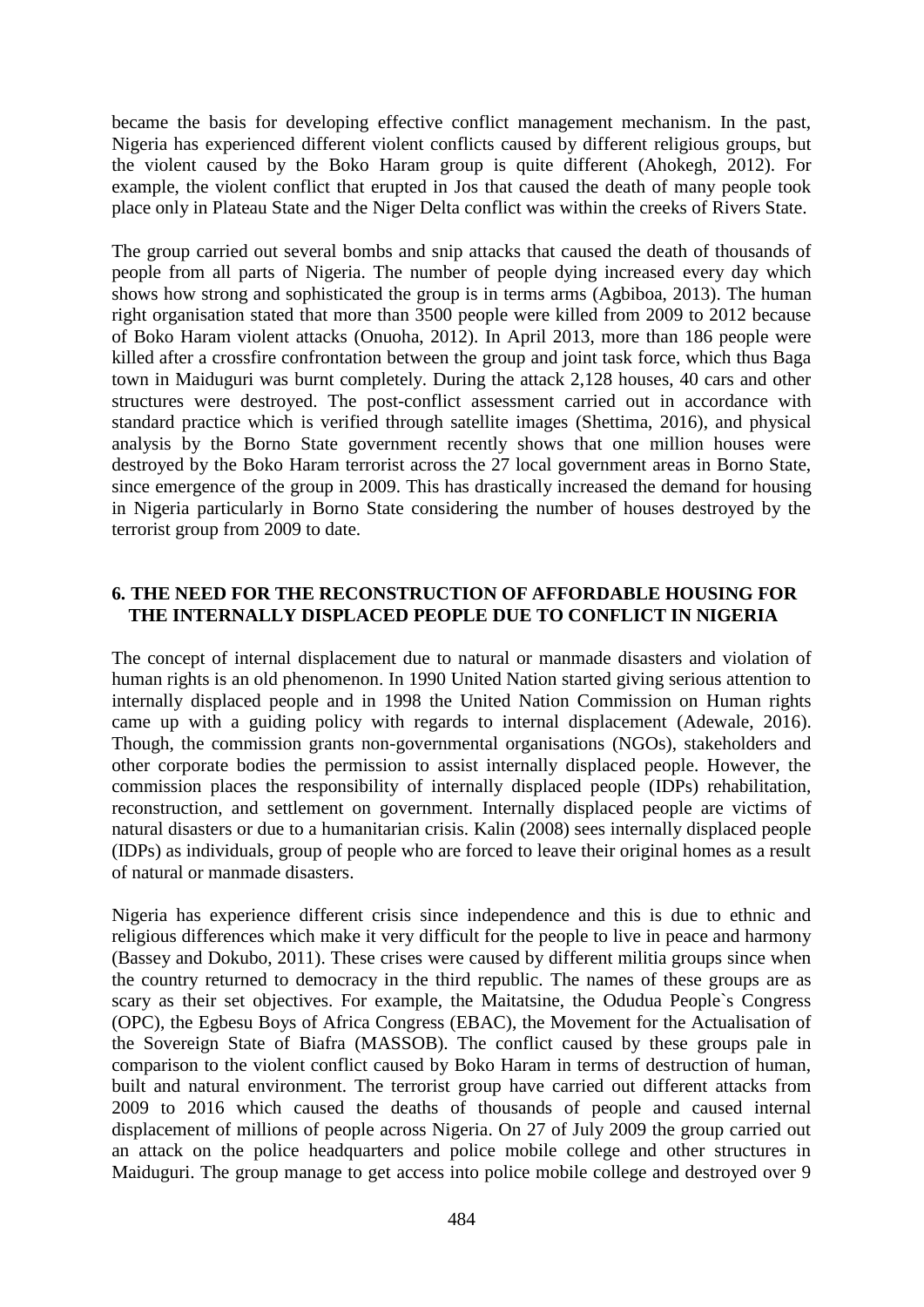houses and killed many police officers. During the attack, which lasted for five days several churches, mosques and other police stations in Lamisula and Gambori Gala in Maiduguri were also attack (Onuoha, 2012). After the attack, over 3500 people were confirmed displaced, 1264 children became orphans and over 392 women also became widows. However, 28 police officers, five prisoners and many soldiers were killed. Among the properties destroyed includes 48 buildings, three schools several churches, mosques and court buildings among others (please refer to Table 1).

| displaced people   | 3500 people             |
|--------------------|-------------------------|
| Orphans            | 1264 children           |
| Widows             | 392 Women widows        |
| police officers    | 28 police officers died |
| prisoners          | 5 prisoners died        |
| soldiers           | Many soldiers killed    |
| buildings affected | 48 buildings destroyed  |
| schools affected   | 3 schools destroyed     |

*Table 1: Damages in Maiduguri (source: Onuoha, 2012)*

In Nigeria, presently there are more than five million people that are displaced as a result of several attacks carried out by Boko Haram terrorist across the country. The internally displaced people in Nigeria are faced with different kinds of challenges that include lack of clean water, medicine, food, clothes, security among others, but the biggest challenge these people are facing is a lack of reasonable housing. The way in which these people are living in various camps within Nigeria are raising a serious concern about the level of attention these people are receiving from the government agencies responsible for their rehabilitation (Shettima, 2016). The Majority of the camps are breeding places for inhumane and undignified conditions which in return provide a platform where some appalling factors such as lack of bare social amenities to survive rape and death from exposure and malnutrition. Lack of adequate housing has exposed these people most especially the women and children to all sort of environmental and manmade dangers. Therefore, provision of housing to this group of people will improve their living condition and play a significant role towards their rehabilitation back to the society.

### **7. CONCLUSIONS**

This study has examined the need for the reconstruction of affordable housing for the internally displaced people in Maiduguri due to Boko Haram conflict in Nigeria. The researcher finds out that, post-conflict reconstruction is an important aspect towards achieving sustainable peace and development. The objectives of post-conflict reconstruction presently are beyond providing humanitarian aid, but also include achieving international stability, security, and democracy building. Therefore, the internally displaced people in Nigeria will continue to be exposed to all sort of environmental and manmade disasters until the government provides affordable housing to this group of people. However, it is expected the findings from this research will provide insight to the Nigerian government on the need for the provision of affordable housing to the internally displaced people in Maiduguri due to Boko Haram conflict in Nigeria.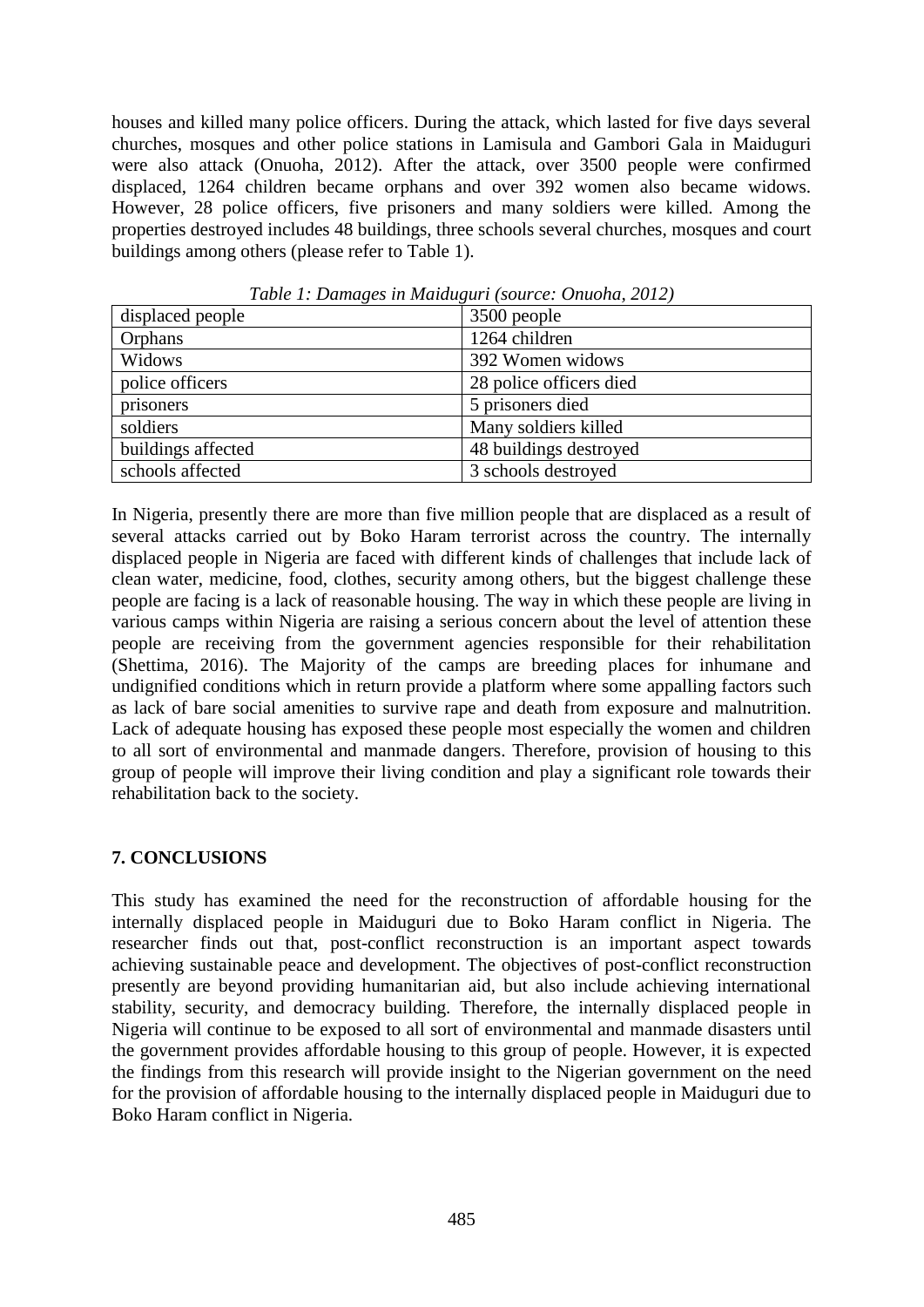#### **8. REFERENCES**

- Adesoji, A. (2010). The Boko Haram Uprising and Islamic Revivalism in Nigeria/Die Boko-Haram-Unruhen und die Wiederbelebung des Islam in Nigeria. *Africa Spectrum*, 95-108.
- Adewale, S. (2016). Internally displaced persons and the challenges of survival in Abuja. *African Security Review, 25*(2), 176-192.
- Agbiboa, D. (2013). The ongoing campaign of terror in Nigeria: Boko Haram versus the state. *Stability: International Journal of Security and Development, 2*(3).
- Agbiboa, D. (2013). Sacrilege of the sacred: Boko Haram and the politics of unreason. *Retrieved August, 26*, 2013.
- Ahokegh, A. (2012). Boko Haram: A 21st century challenge in Nigeria. *European Scientific Journal, 8*(21).
- Alexander, D. E. (2013). Resilience and disaster risk reduction: an etymological journey. *Natural Hazards and Earth System Sciences, 13*(11), 2707-2716.
- Amaratunga, R., Siriwardena, M., Malalgoda, C., Pathirage, C., & Thayaparan, M. (2011). Lifelong learning needs for disaster management education in the built environment.
- Asfour, O. S. (2017). The role of land planning policies in supporting housing affordability: The case of the Gaza Strip. *Land Use Policy, 62*, 40-48.
- Bassey, C. O., & Dokubo, C. Q. (2011). *Defence Policy of Nigeria: Capability and Context: A Reader*: AuthorHouse.
- Billon, P. L., & Waizenegger, A. (2007). Peace in the wake of disaster? Secessionist conflicts and the 2004 Indian Ocean tsunami. *Transactions of the Institute of British Geographers, 32*(3), 411-427.
- Bliesemann de Guevara, B. (2014). On methodology and myths: exploring the International Crisis Group's organisational culture. *Third World Quarterly, 35*(4), 616-633.
- Caymaz, E., Akyon, F. V., & Erenel, F. (2013). A model proposal for efficient disaster management: the Turkish sample. *Procedia-Social and Behavioral Sciences, 99*, 609-618.
- Crossman, A. (2014). Conflict theory.
- El-Bushra, J., Ladbury, S., & Ukiwo, U. (2014). From Design to Implementation: Addressing the Causes of Violent Conflict in Nigeria. *Stability: International Journal of Security and Development, 3*(1).
- Forcael, E., González, V., Orozco, F., Vargas, S., Pantoja, A., & Moscoso, P. (2014). Ant colony optimization model for tsunamis evacuation routes. *Computer*‐*Aided Civil and Infrastructure Engineering, 29*(10), 723- 737.
- Gopalan, K., & Venkataraman, M. (2015). Affordable housing: Policy and practice in India. *IIMB Management Review, 27*(2), 129-140.
- Hongguang, L., & Zhengai, L. (2015). A study on the internal generation mechanism of the post-disaster reconstruction1. *Ecological Risks and Disasters-New Experiences in China and Europe*, 24.
- Kalin, W. (2008). Guiding principles on internal displacement. *Stud. Transnat'l Legal Pol'y, 38*, 1.
- Kamps, J., Geva, S., Peters, C., Sakai, T., Trotman, A., & Voorhees, E. (2009). *Report on the SIGIR 2009 workshop on the future of IR evaluation.* Paper presented at the ACM SIGIR Forum.
- Keiner, M. (2005). *History, definition (s) and models of sustainable development*. Retrieved from
- Krüger, F., Bankoff, G., Cannon, T., Orlowski, B., & Schipper, E. L. F. (2015). *Cultures and disasters: understanding cultural framings in disaster risk reduction*: Routledge.
- Lin Moe, T., Gehbauer, F., Senitz, S., & Mueller, M. (2007). Balanced scorecard for natural disaster management projects. *Disaster Prevention and Management: An International Journal, 16*(5), 785-806.
- Lipsky, D. B. (2007). Conflict resolution and the transformation of the social contract.
- Lloyd-Jones, T., & Kalra, R. (2010). The built environment professions in disaster risk reduction and response. RICS, ICE, RIBA, RTPI.
- Marshall, K. (2008). *The World Bank: From reconstruction to development to equity*: Routledge.
- Nubi, T., & Oyalowo, B. (2010). *Housing finance between social needs and economic realities: The dilemma of policy transfer under neo-liberalism.* Paper presented at the Comparative housing research: approaches and policy challenges in a new international era, Delft, The Netherlands, March 24-25, 2010.
- Onuoha, F. C. (2012). Boko Haram: Nigeria's Extremist Islamic Sect. *Al Jazeera Centre for Studies, 29*(2), 1-6. Ophiyandri, T., Amaratunga, R., & Pathirage, C. (2010). Community based post disaster housing reconstruction: Indonesian perspective.
- Pheng, L. S., & Chuan, Q. T. (2006). Environmental factors and work performance of project managers in the construction industry. *International Journal of Project Management, 24*(1), 24-37.
- Remenyi, D., & Williams, B. (1998). *Doing research in business and management: an introduction to process and method*: Sage.
- Schmid, A. P. (2011). *The definition of terrorism*: Routledge Handbooks Online.